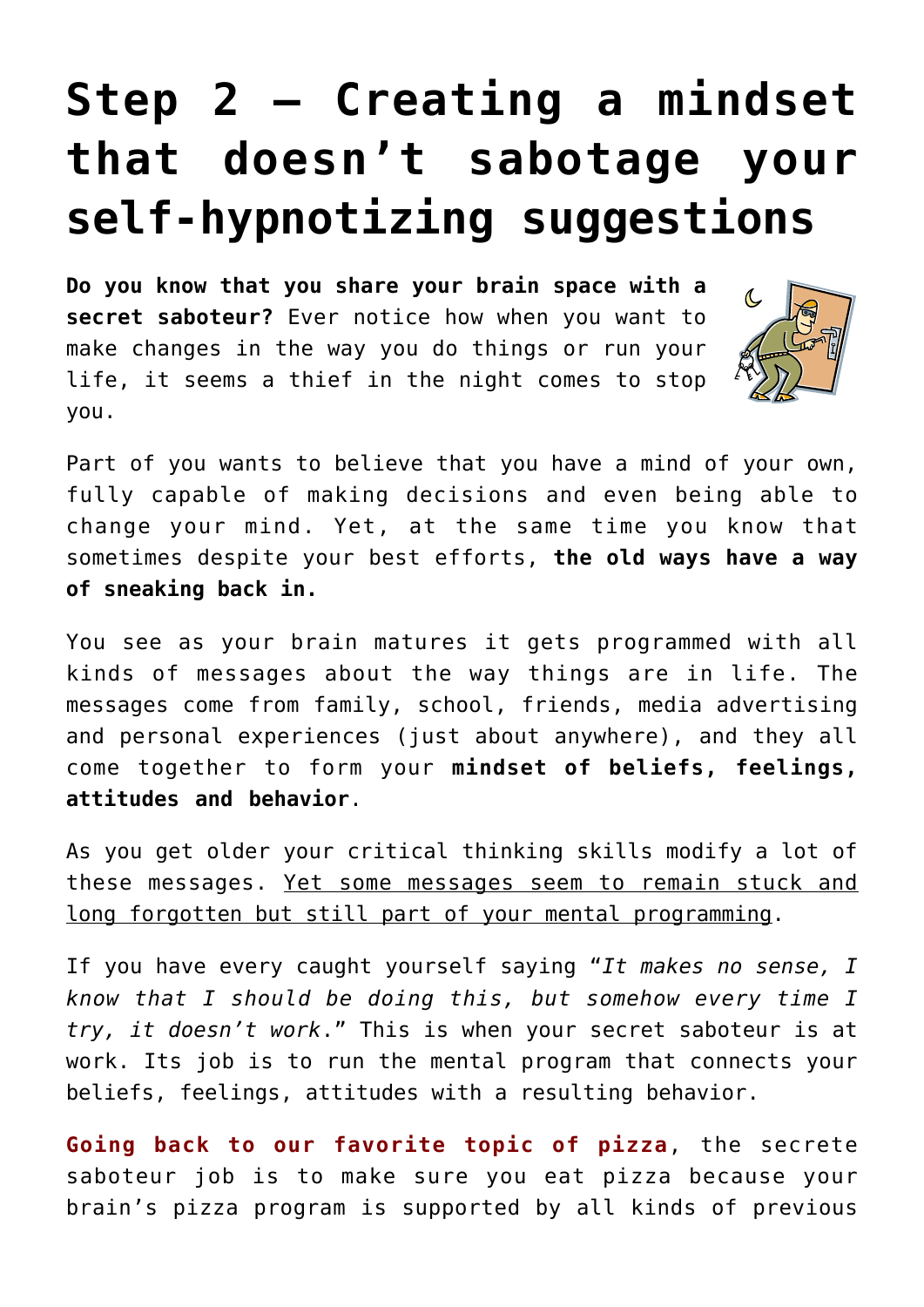programmed messages. These messages exist in a variety of forms and are stored in your memory banks as parts of conversations, related feelings, names or connections.

**You could have pizza messages like these –**

- 1. **"No pizza for you tonight, unless you behave and apologize for hitting your brother."**
- 2. **"When you were young you ate all the pizza you wanted and you never got fat.**
- 3. **"Hey, I know you're upset, but I'll take you for pizza and you'll feel better."**
- 4. **Dominos. We deliver!**
- 5. **"When I was in college me and my roommate lived on pizza."**
- 6. **"Hungry? Let's stop for a quick pizza."**
- 7. **New local pizzeria menu in your mailbox**

Now, you are trying to reprogram your brain with new messages that are in opposition to the old ones. If you think "*will power*" will work, it does, but only for the short-term. Your saboteur will let you think it's working, but at the first chance it gets it will back to running the old behavior patterns.

However, **when you are using self-hypnosis suggestions, your saboteur will have a harder time getting through**. Because, your new programming is taking place not where critical thinking is occurring but on the deeper, more receptive brain states of *alpha* and *theta.*

**Oh, it doesn't mean, however, that your saboteur is going to give up that easily**. Its still trying to sneak back in and revert to the old behavior.

But, **the more you use your self-hypnosis suggestions**, not only does your new programming becomes stronger and stronger, but your mindset of beliefs, feelings and attitudes is replaced by a new more successful mindset. As the old ones have lost